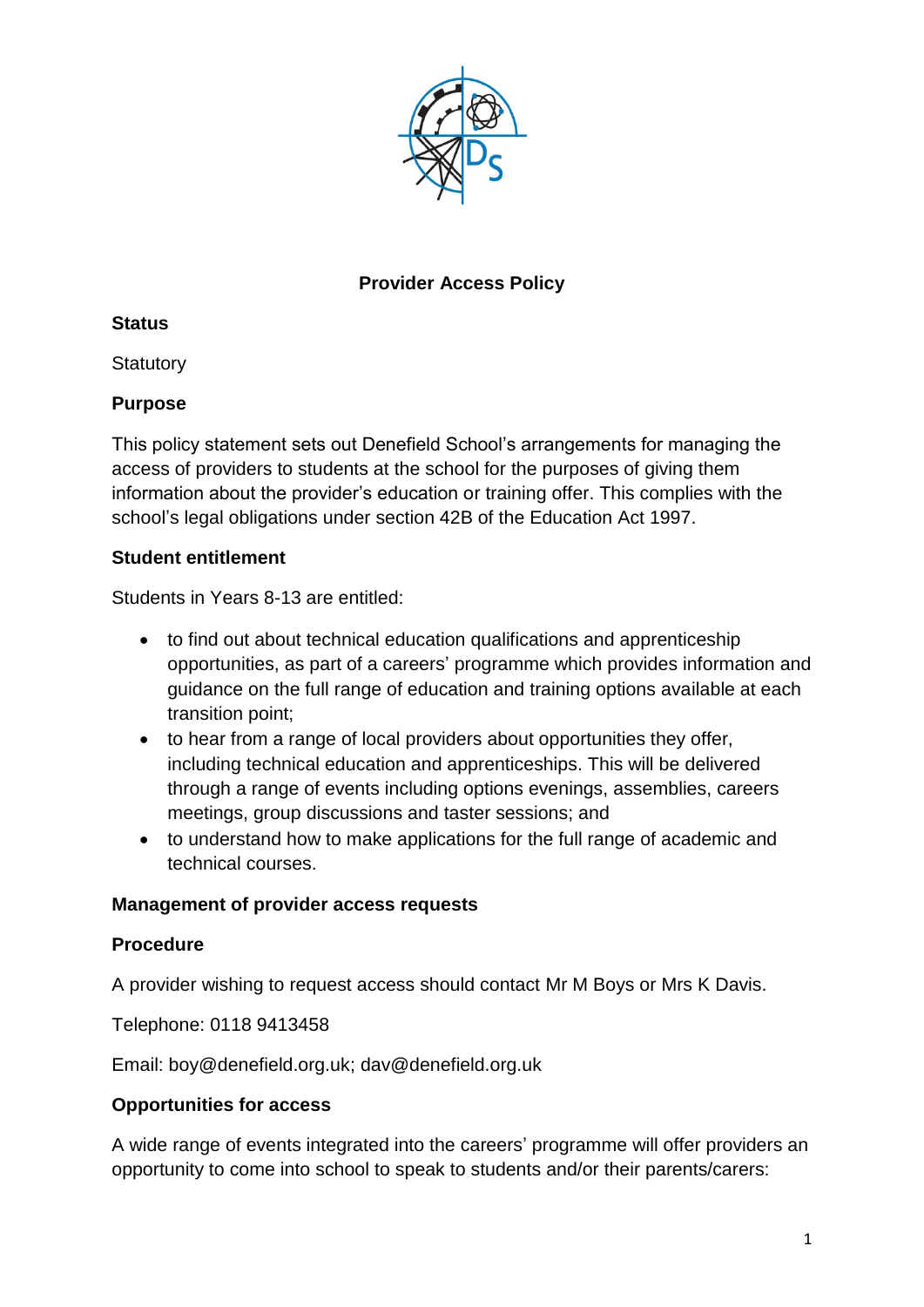| Year<br><b>Group</b> | <b>Autumn Term</b>                                                                                                                                                                                                                                                                                                                                         | <b>Spring Term</b>                                                                                                                                                                                                                                                                                                  | <b>Summer Term</b>                                                                                                                                                                                                    |
|----------------------|------------------------------------------------------------------------------------------------------------------------------------------------------------------------------------------------------------------------------------------------------------------------------------------------------------------------------------------------------------|---------------------------------------------------------------------------------------------------------------------------------------------------------------------------------------------------------------------------------------------------------------------------------------------------------------------|-----------------------------------------------------------------------------------------------------------------------------------------------------------------------------------------------------------------------|
| Year <sub>8</sub>    | HAT careers twilight talks<br><b>GCSE</b> taster lessons<br>Options assemblies<br>CHARACTER session -<br>'Ambition' (Where will your<br>ambition take you?)                                                                                                                                                                                                | HAT careers twilight talks<br><b>KS4 Options Information</b><br>Evening<br>Adviza group sessions<br>Magistrates' Court mock trial<br><b>Reading Youth Cabinet</b><br>annual conference                                                                                                                              | <b>Careers Fair</b><br><b>CHARACTER Week</b>                                                                                                                                                                          |
| Year 9               | HAT careers twilight talks<br>Future First Alumni - IGD<br>workshop: What are my<br>skills and strengths?<br>CHARACTER session -<br>'Ambition' (bucket list)                                                                                                                                                                                               | HAT careers twilight talks<br><b>Cambridge University</b><br>workshop day<br>Magistrates' Court mock trial<br><b>Reading Youth Cabinet</b><br>annual conference                                                                                                                                                     | <b>Careers Fair</b><br><b>CHARACTER Week</b><br>Big Bang Fair - STEM<br>careers event<br>Adviza group sessions<br>Take a Chance skills day                                                                            |
| Year<br>10           | HAT careers twilight talks<br>Oxford pathways visit<br>Oxbridge admissions<br>outreach event<br>Take a Chance Programme<br>CHARACTER session -<br>'Ambition' (CV writing)                                                                                                                                                                                  | HAT careers twilight talks<br><b>Cambridge University</b><br>workshop day<br>Take a Chance Programme<br><b>Reading Youth Cabinet</b><br>annual conference                                                                                                                                                           | <b>Careers Fair</b><br><b>CHARACTER Week</b><br>Adviza one-to-one and<br>group sessions<br>Take a Chance Programme<br>University of Chichester<br><b>Sports Festival</b>                                              |
| Year<br>11           | HAT careers twilight talks<br><b>KS5 Information Evening</b><br>Year 11 assembly to<br>support Sixth Form<br>applications<br><b>Sixth Form interviews</b><br>Oxford pathways visit<br>Year 11 Futures Day -<br>alumni led<br>Adviza one-to-one meetings<br>Morrisby careers' guidance<br>presentation<br>CHARACTER session -<br>'Ambition' (visualisation) | HAT careers twilight talks<br><b>Further destinations</b><br>interviews for students not<br>applying to Sixth Form.<br><b>AIM Apprenticeships</b><br>presentation<br><b>National Citizen Service</b><br>presentation<br><b>Cambridge University</b><br>workshop day<br>successatschool.org<br>software presentation | <b>Careers Fair</b>                                                                                                                                                                                                   |
| Year<br>12           | Induction day<br>Adviza one-to-one meetings<br>Pathway CTM: careers<br>training and mentoring<br>launch<br>Tutor one-to-one meetings                                                                                                                                                                                                                       | Adviza one-to-one meetings<br>Tutor one-to-one meetings<br>Future First Alumni - IGD<br>workshop 'The Hidden Job<br>Market'<br>University visits<br><b>Cambridge University</b><br>workshop day<br><b>Reading Youth Cabinet</b><br>annual conference                                                                | <b>Careers Fair</b><br>Post 18 conference<br>Adviza one-to-one meetings<br><b>AIM Apprenticeships</b><br>presentation<br>Introduction to university<br>applications<br>Tutor one-to-one meetings<br>University visits |
| Year<br>13           | <b>UCAS</b> application<br>workshops<br>Oxbridge preparation<br>Apprenticeship and degree                                                                                                                                                                                                                                                                  | <b>Further Pathway CTM</b><br>programme events<br>Tutor one-to-one meetings                                                                                                                                                                                                                                         | <b>Careers Fair</b><br>Tutor one-to-one meetings                                                                                                                                                                      |